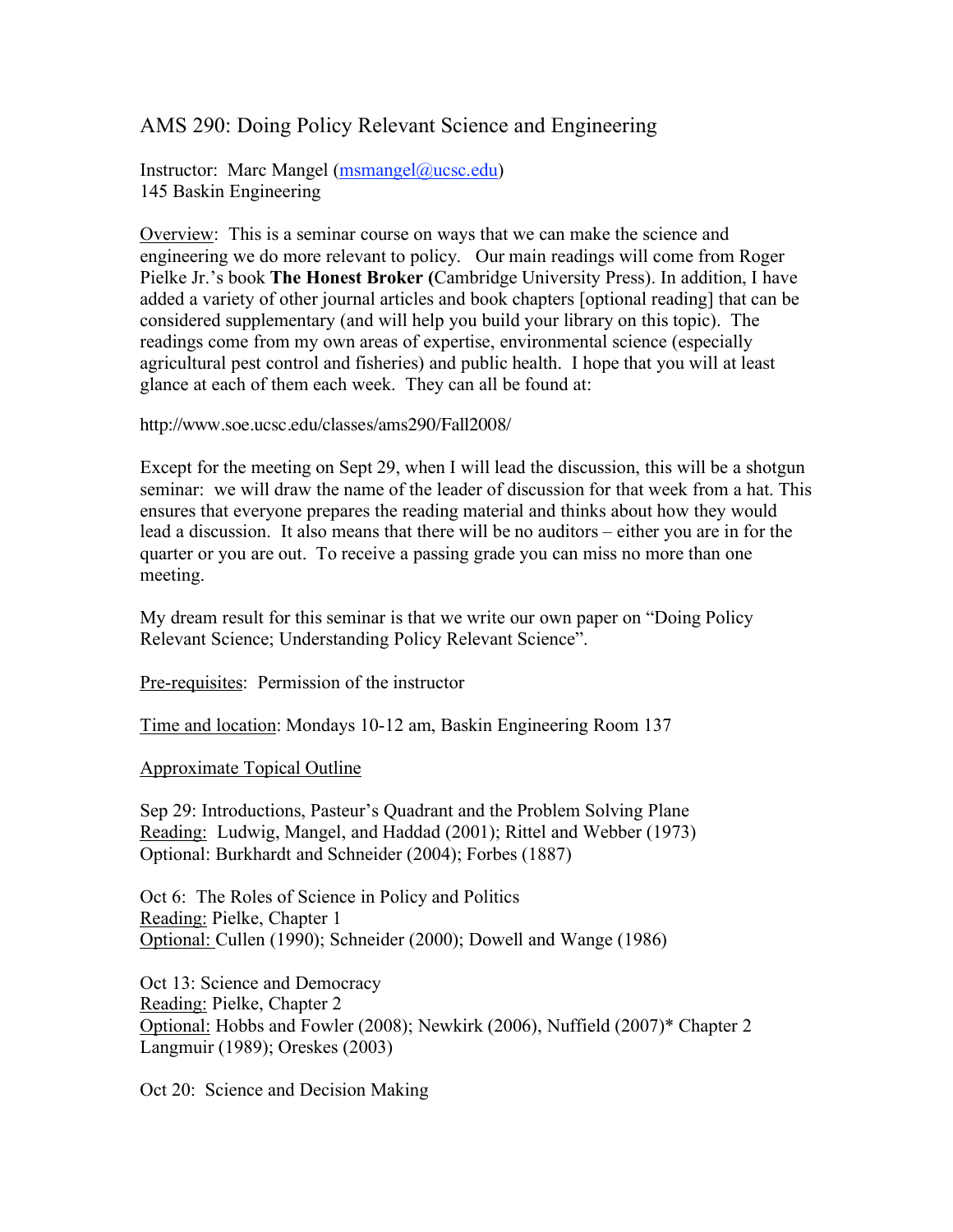Reading: Pielke, Chapter 3 Optional: Jasanoff (2005) Taubes (2007)\*Pielke (2003)\*; Koopmans (1965), a gem of scientific and mathematical writing

Oct 27: Values Reading: Pielke, Chapter 4 Optional: Mangel (2001); Dyson (2008), Nordhaus (2008)\* [Brave ones might want to take a look at the entire Stern review, found on the web] Ebbin (2003); Springer (2006)

Nov 3: Uncertainty Reading: Pielke, Chapter 5 Optional: Jasanoff (2007); Brooks et al (2008); Hill et al (2007)

Nov 10: How Science Policy is Shaped Reading: Pielke, Chapter 6 Optional: Sovacool and Siman-Sovocol (2007), Nuffield (2007)\* Chapter 3

Nov 17: When Scientists Politicize Science Reading: Pielke, Chapter 8 Optional: Ruckelhaus et al (2002), Ladle et al (2005), Cronon (1995)\*

Nov 24: Making Sense of Science in Policy and Politics Reading: Pielke, Chapter 9 Optional: Jasanoff (1987), Leisher (2008)

Dec 1: A Framework of Policy Relevant Science and Engineering Reading: Pielke, Appendix A Optional: Perry et al (1999); Belgrano and Fowler (2007);Nuffield (2007)\*, Chapter 8

\*These are chapters excerpted from the following books

W Cronon. 1995. **Uncommon Ground. Rethinking the Human Place in Nature**. W.W. Norton, New York

W Nordhaus. 2008. **A Question of Balance. Weighing the Option Global Warming Policies.** Yale University Press, New Haven

Nuffield Council on Bioethics. 2007. **Public Health: Ethical Issues.** Obtained at www.nuffieldbioethics.org

Oreskes (2003) in Canham, C.D., Cole, J.J., and W.K. Lauenroth. 2003. **Models in Ecosystem Science.** Princeton University Press, Princeton, NJ

Pielke (2003) in Canham, C.D., Cole, J.J., and W.K. Lauenroth. 2003. **Models in Ecosystem Science.** Princeton University Press, Princeton, NJ